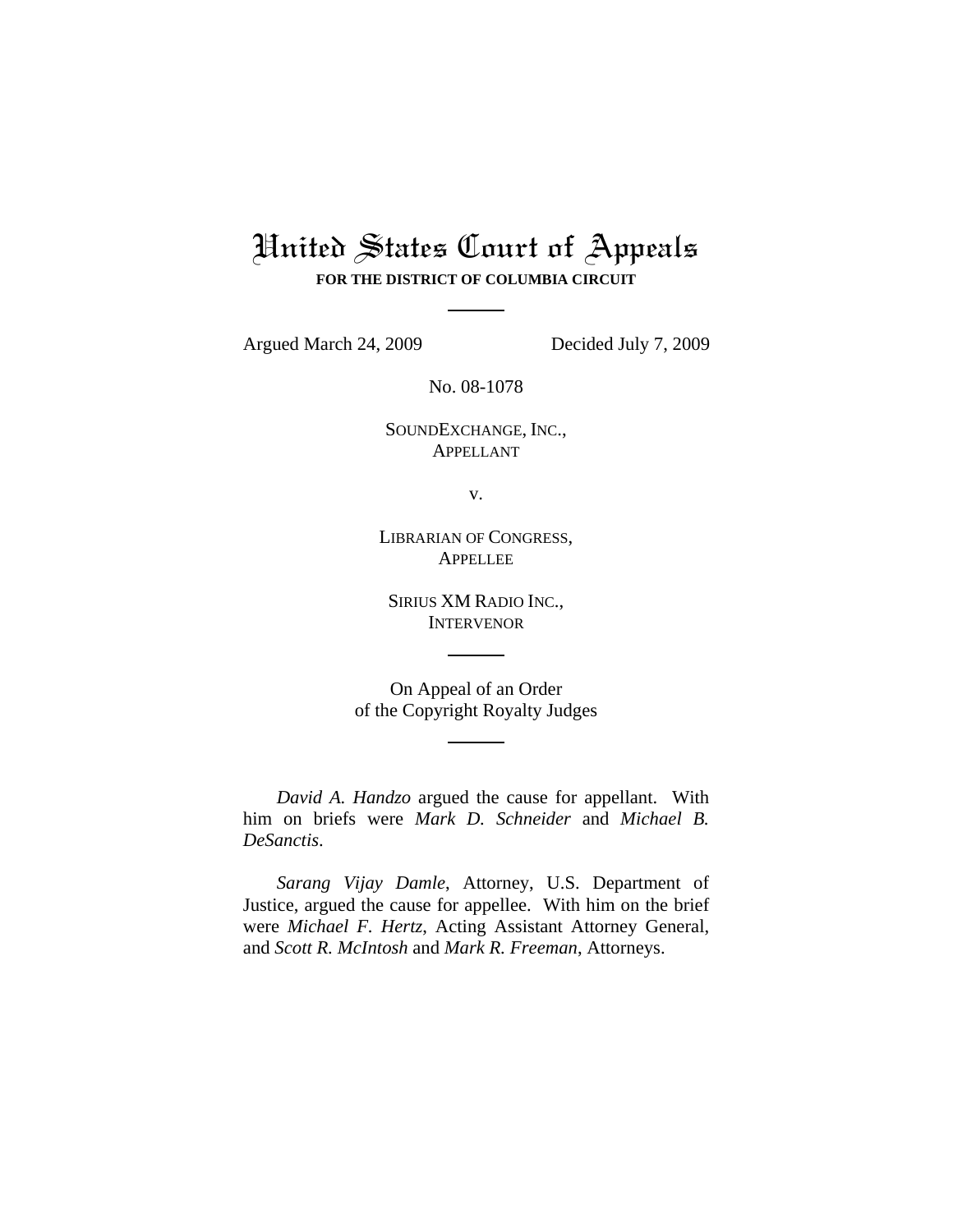*R. Bruce Rich* argued the cause and filed the brief for intervenor. *Karyn K. Ablin*, *Bruce G. Joseph*, and *Michael L. Sturm* entered appearances.

Before: GINSBURG, HENDERSON and KAVANAUGH, *Circuit Judges*.

Opinion for the Court filed by *Circuit Judge* GINSBURG.

Concurring opinion filed by *Circuit Judge* KAVANAUGH.

GINSBURG, *Circuit Judge*: In 2008 the Copyright Royalty Judges (CRJ) set the royalty rate that satellite radio services must pay to copyright owners for the use of sound recordings during the years 2007-2012. SoundExchange, an organization established to collect and distribute royalties to the copyright owners, appeals the CRJ's determination, arguing it is arbitrary, capricious, and not supported by substantial evidence. We affirm the CRJ's determination with respect to the royalty rate for the use of sound recordings but reverse with respect to the CRJ's failure to set a royalty rate for "ephemeral copies" of sound recordings.

## I. Background

The Congress has created two types of copyrights in a musical recording. One is for the underlying "musical work," that is, the written music; a copyright in the musical work affords the owner the exclusive right to perform the work in public. 17 U.S.C. § 106(4). The broadcast of a song (whether recorded or performed live) over terrestrial or satellite radio is a performance of the musical work and therefore requires a license from the copyright owner. A "sound recording" is a performance of a musical work that is affixed to a recording medium; until 1995 the owner of the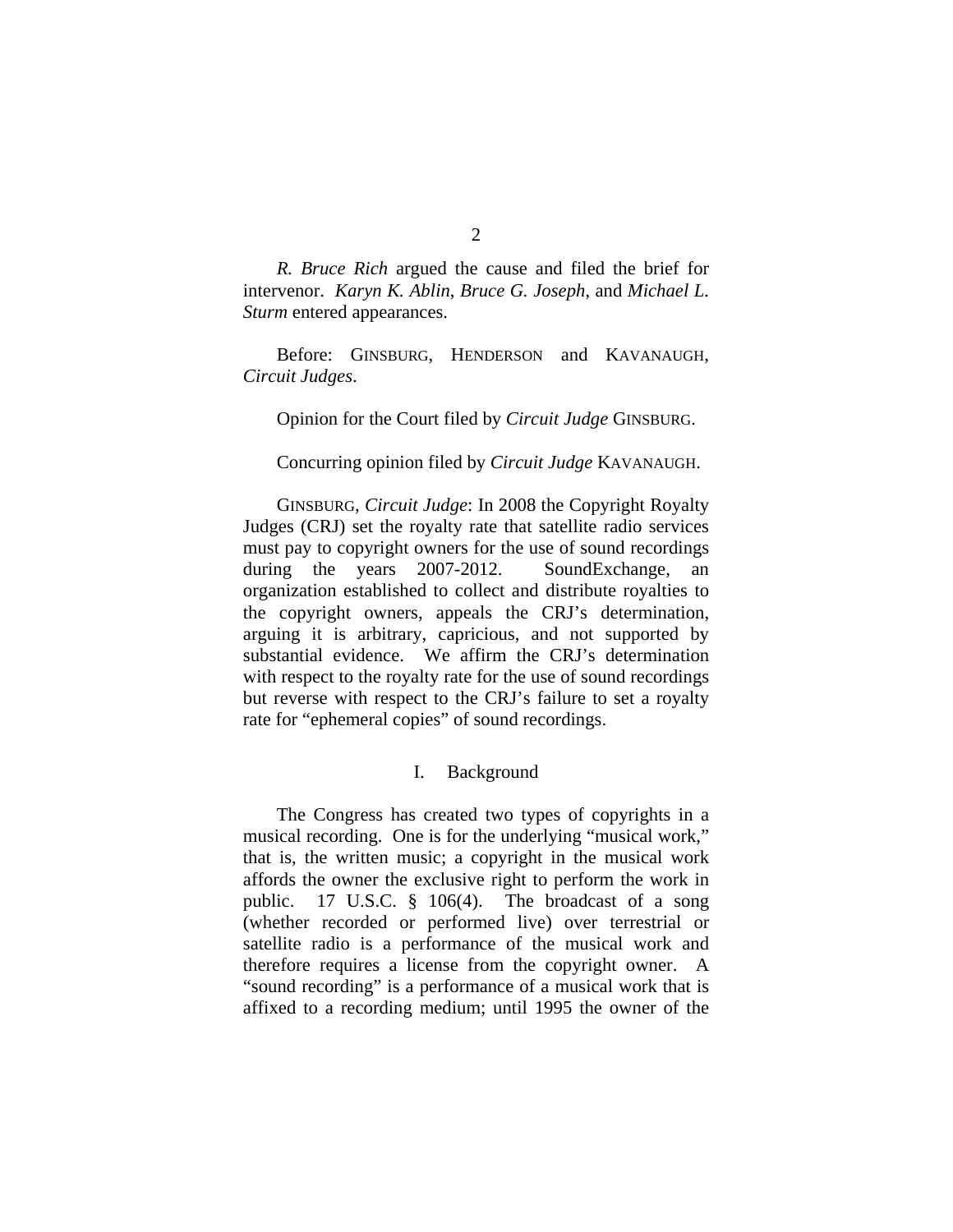copyright to a sound recording did not enjoy an exclusive performance right. In that year the Congress afforded the owner of the copyright to a sound recording the narrow but exclusive right "to perform the copyrighted work publicly by means of a digital audio transmission," *id*. §§ 106(6), 114(d); in effect, this assured the copyright owner the ability to charge a royalty for a license to play its work on a satellite radio service (SRS). If a mutually agreeable royalty cannot be negotiated between an SRS company and a copyright owner, then the Copyright Royalty Judges — an agency comprising three members appointed by the Librarian of Congress — is to set "reasonable rates and terms of royalty payments," *id*. § 114(f)(1)(A), "calculated to achieve the following [four] objectives":

> (A) To maximize the availability of creative works to the public.

> (B) To afford the copyright owner a fair return for his or her creative work and the copyright user a fair income under existing economic conditions.

> (C) To reflect the relative roles of the copyright owner and the copyright user in the product made available to the public with respect to relative creative contribution, technological contribution, capital investment, cost, risk, and contribution to the opening of new markets for creative expression and media for their communication.

> (D) To minimize any disruptive impact on the structure of the industries involved and on generally prevailing industry practices.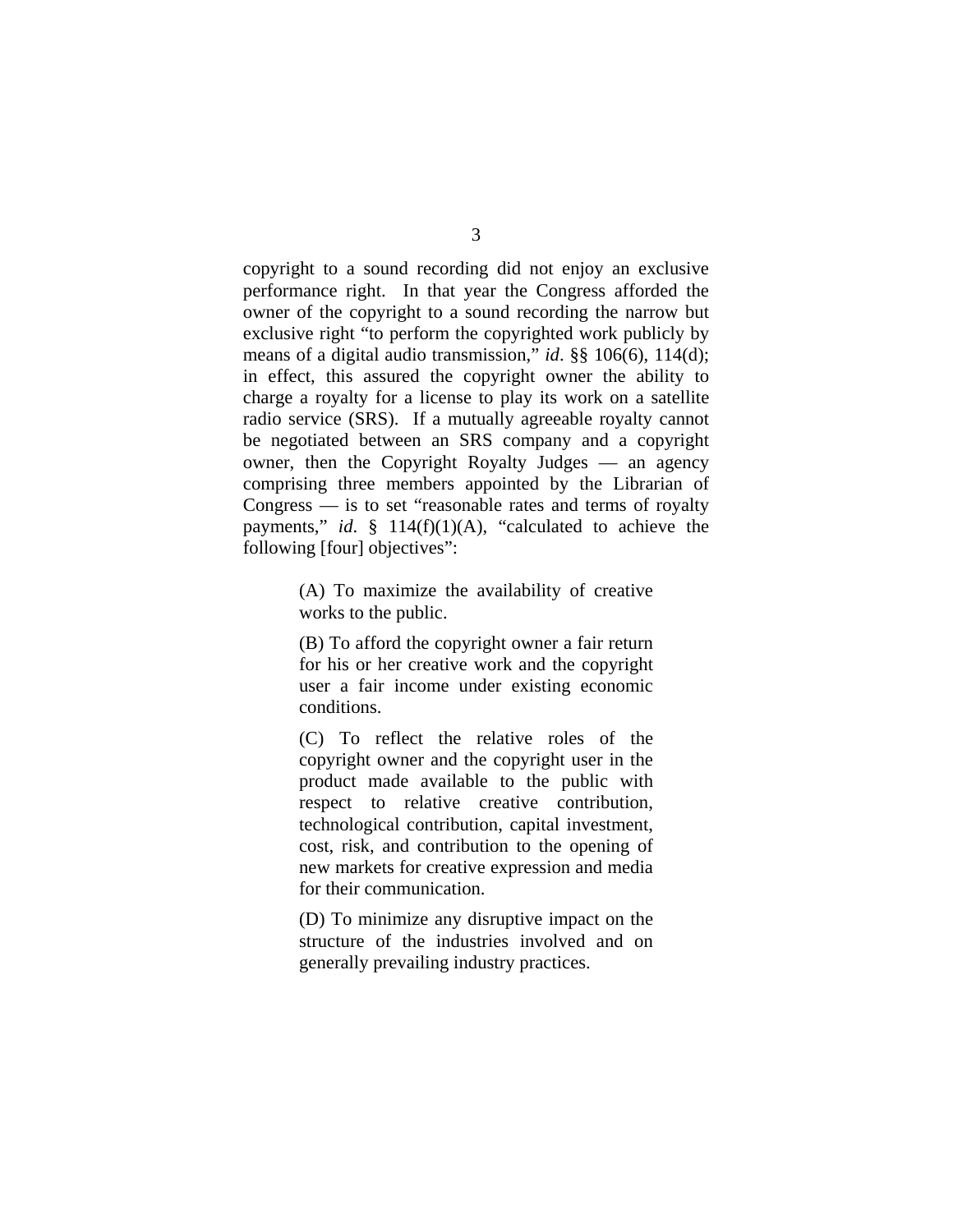*Id.* § 801(b)(1).

The SRS Companies — Sirius Radio and XM Radio and a predecessor to SoundExchange agreed upon a rate in 2003 that would remain in effect until the end of 2006. In 2004 the Congress provided that, if SoundExchange and the Companies had not already agreed upon the royalty to be paid thereafter, then in January 2006 the CRJ would begin ratemaking proceedings for the six-year period 2007-2012. *Id.* § 804(b)(3)(B). The three principals did not agree upon a rate and the proceeding here under review duly followed.

For a starting point from which to consider the four objectives, the CRJ looked to "comparable marketplace royalty rates as 'benchmarks,' indicative of the prices that prevail for [other, *e.g.*, online] services purchasing similar music inputs for use in digital programming." *Determination of Rates and Terms for Preexisting Subscription Services and Satellite Digital Audio Radio Services*, 73 Fed. Reg. 4080, 4088/2 (Jan. 24, 2008) (*Determination of Rates*). The agency considered the record evidence reflecting various experts' opinions and concluded that a rate equal to 13% of SRS gross revenue, as proposed by SoundExchange, "marks the upper boundary for a zone of reasonableness for potential marketplace benchmarks from which to identify a rate that satisfies" the objectives in § 801. *Id.* at 4094/1. The agency set the lower bound at the 2.35% of gross revenue the Companies were then paying for the right to use musical works, but found "a rate close to the upper boundary is more strongly supported than one close to the lower boundary." *Id.* at 4094/1-2.

The CRJ then turned to the four statutory objectives in order to locate a specific rate within the zone of reasonableness. With respect to the first two objectives —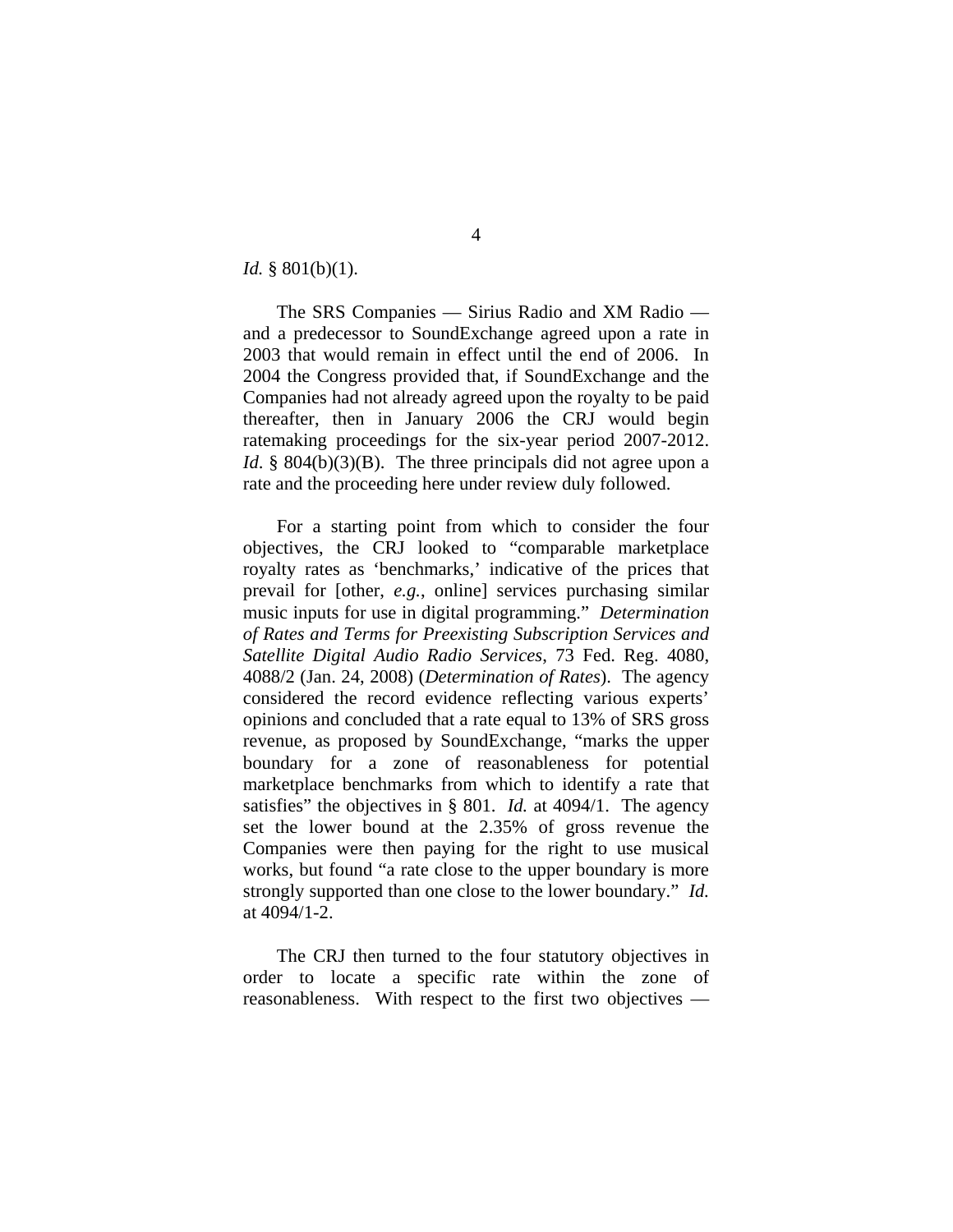maximizing the availability of creative works to the public and ensuring copyright owners and users a fair rate of return — the agency found the record did not support a thumb on the scale in favor of either SoundExchange or the SRS Companies. The CRJ then determined the third and fourth objectives — reflecting the relative roles of the owner and the user in making the product available and minimizing the disruptive impact upon the industries involved — each warranted a royalty rate somewhat lower than 13%:

> [G]iven that the current rates paid by the [SRS Companies] for these [licenses] are in the range of 2.0 to 2.5% of revenues, an immediate increase to the upper boundary of the zone of reasonableness (i.e., 13%) would be disruptive inasmuch as the [Companies] have not yet attained a sufficient subscriber base nor generated sufficient revenues to reach consistent Earnings Before Interest, Taxes, Depreciation and Amortization ("EBITDA") profitability or positive free cash flow.

*Id.* at 4097/2. The agency also found the 13% rate would endanger the SRS Companies' planned investment in new satellites. Weighing the conflicting evidence in the record, the CRJ chose an initial rate equal to 6.0% of revenue, increasing to 8.0% over the six-year term of the license.

 After setting a royalty rate for the Companies' transmission of musical works, the CRJ considered what portion of that rate should be attributed to their right to make "ephemeral copies" of musical works. An ephemeral copy is a digital copy of a sound recording stored on a computer; an SRS creates an ephemeral copy as an intermediate step toward satellite transmission of the sound recording.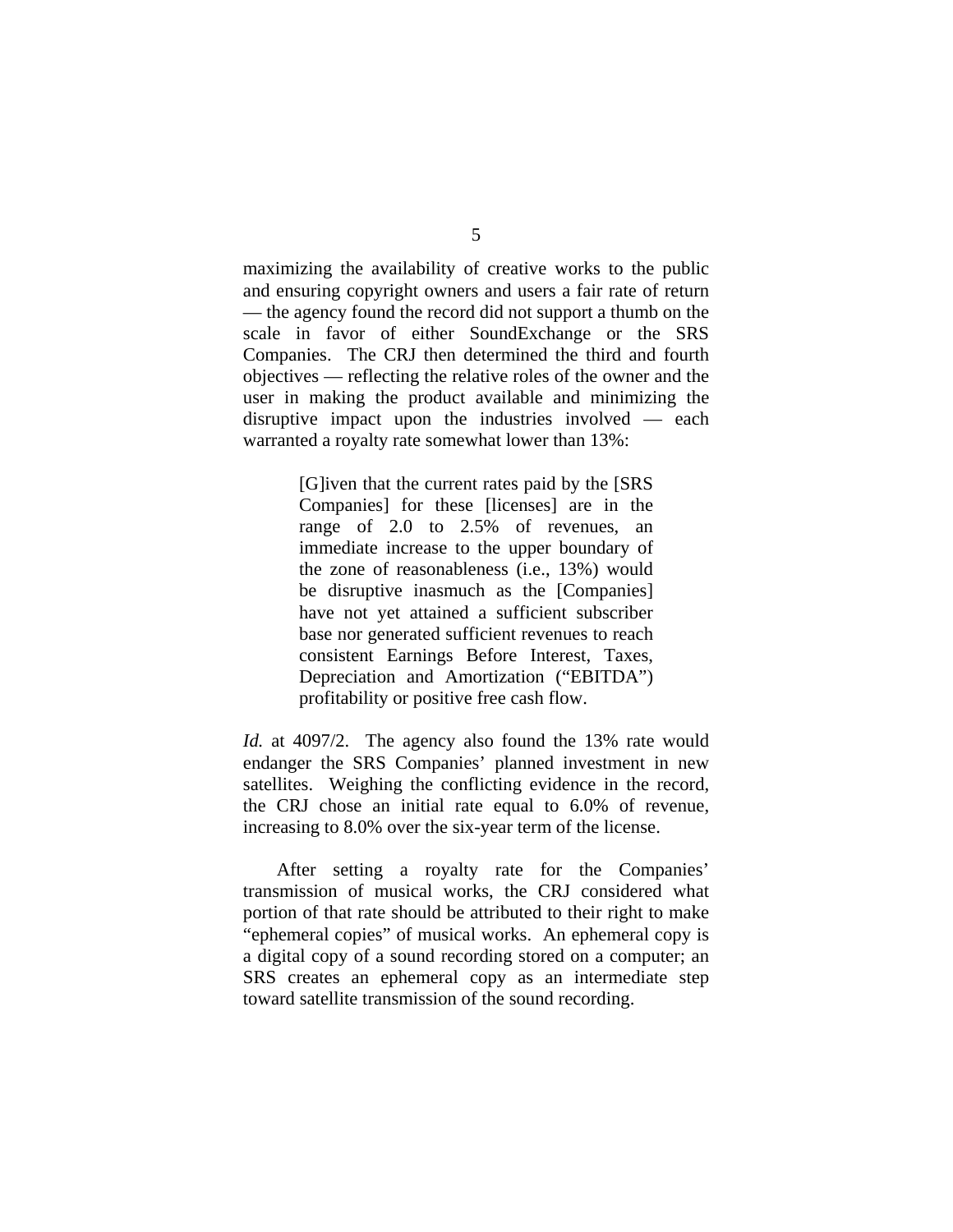Under 17 U.S.C. § 112, the CRJ is to set the royalty rate for an ephemeral copy at the level "most clearly represent[ing] the fees that would have been negotiated in the marketplace between a willing buyer and a willing seller." *Id.* § 112(e)(4). Finding them to be of little value, however, the CRJ decided not to set a separate royalty rate for ephemeral copies, but rather deemed the § 112 rate for an ephemeral copy "embodied" in the rate set for the § 114 license.

## II. Analysis

 We may set aside the CRJ's decision only if it is "arbitrary, capricious, an abuse of discretion, or otherwise not in accordance with law," 5 U.S.C. § 706(2)(A); *see* 17 U.S.C. § 803(d)(3) ("Section 706 of title 5 shall apply with respect to review by the court of appeals under this subsection"), or if the facts relied upon by the agency have no basis in the record, *Recording Indus. Ass'n of Am. v. Copyright Royalty Tribunal*, 662 F.2d 1, 8 (D.C. Cir. 1981). Although we have not yet issued a decision in a case involving the CRJ, we have reviewed a decision of its predecessor applying the four objectives in § 801(b)(1). In *RIAA v. Copyright Royalty Tribunal* we held "three distinct aspects of  $\lceil \S$  801] increase the deference" we owe the agency. *Id*. First, the agency is required "to estimate the effect of the royalty rate on the future of the music industry," which requires a "forecast of the direction in which the future public interest lies ... based on the expert knowledge of the agency." *Id.* Second, the agency has "legislative discretion in determining copyright policy in order to achieve an equitable division of music industry profits between the copyright owners and users." *Id.* Finally, "the statutory factors pull in opposing directions, and reconciliation of these objectives is committed to the [agency] as part of its mandate to determine 'reasonable' royalty rates."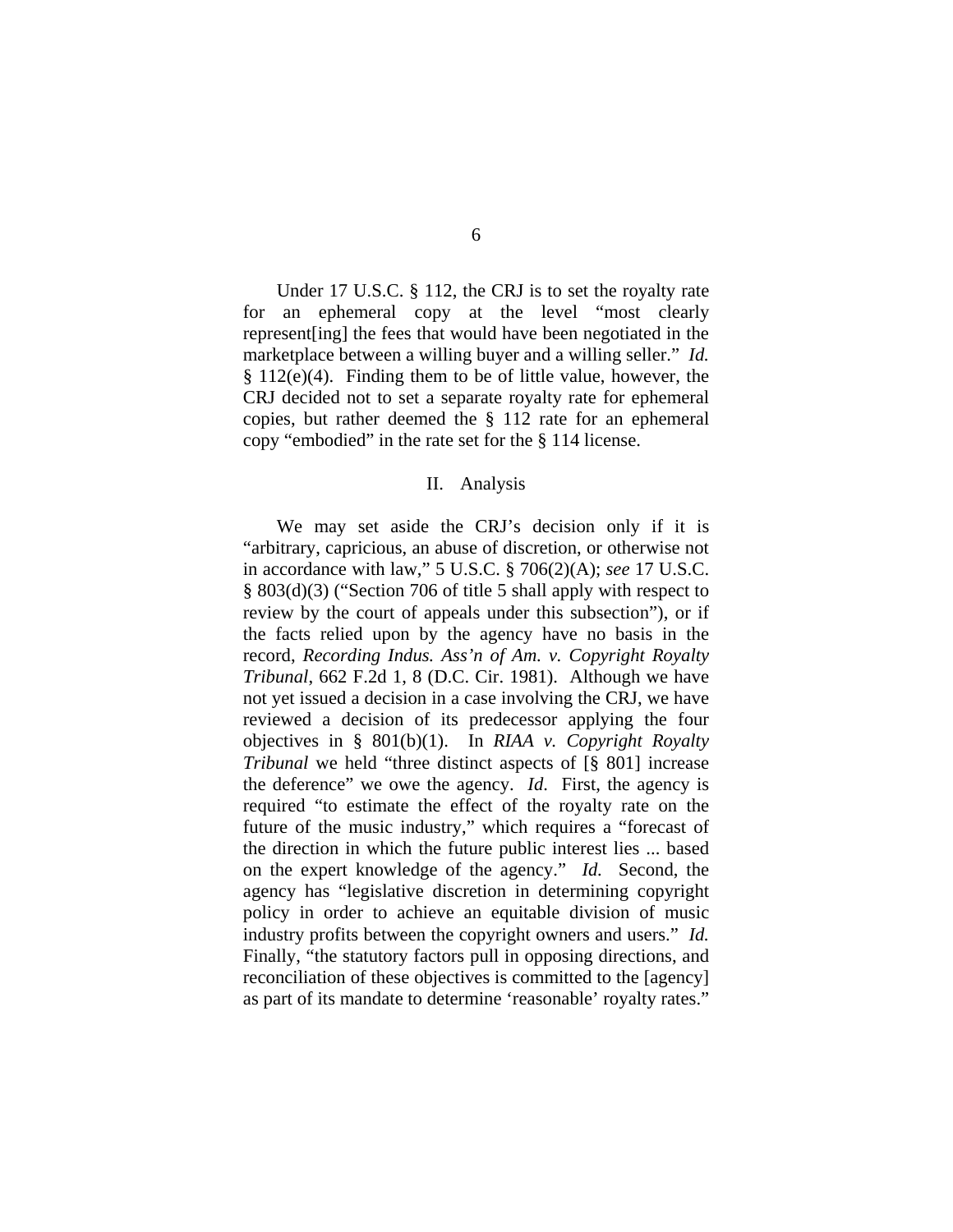*Id.* at 9; *see Fresno Mobile Radio, Inc. v. FCC*, 165 F.3d 965, 971 (D.C. Cir. 1999) ("When an agency must balance a number of potentially conflicting objectives ... judicial review is limited to determining whether the agency's decision reasonably advances at least one of those objectives and its decisionmaking process was regular").

 SoundExchange argues the CRJ's decision was arbitrary and capricious because the agency misapplied the four objectives in § 801 and because the decision was internally inconsistent. The Librarian of Congress, in turn, argues the CRJ's decision is supported by substantial evidence and that SoundExchange has failed to point to any convincing evidence showing the decision was inconsistent. SoundExchange, the Librarian, and Intervenor Sirius-XM agree the CRJ erred by failing to set a rate for the § 112 license, although each advocates a different remedy.

A. The § 114 Rate

 SoundExchange first argues the CRJ erred by using the third and fourth objectives as "trump cards" to reduce the market-based rate of 13%, which it had proposed and which, it asserts, the agency had found was a reasonable rate supported by the first two objectives. This argument need not occupy us long as it both mischaracterizes the agency's decision and ignores relevant precedent. The CRJ never held a 13% rate best satisfied the first two statutory objectives; rather it identified 13% as "the upper boundary for a zone of reasonableness ... [within] which to identify a rate that satisfies" the objectives set out in § 801. *Determination of Rates*, 73 Fed. Reg. at 4094/1. Even if the CRJ had held 13% a reasonable rate, the agency was under no obligation to choose a rate derived from a market-based approach. In *Recording Industry Association of America v. Librarian of*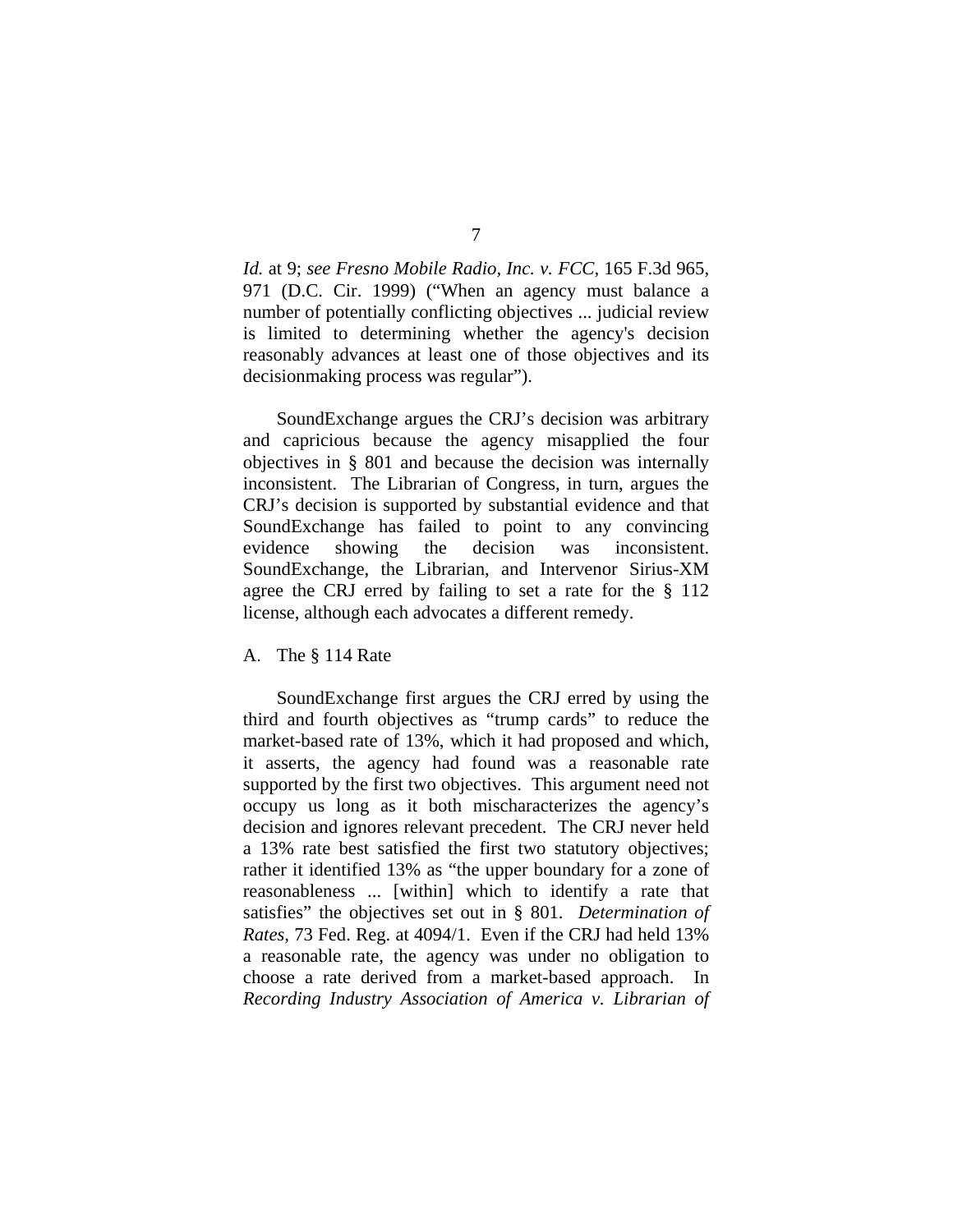*Congress*, 176 F.3d 528, 533 (1999), we held in no uncertain terms the "claim that [§ 801] clearly *requires* the use of 'market rates' is simply wrong."

 SoundExchange next argues the CRJ's decision is internally inconsistent because the agency relied upon testimony that a rate in excess of 6-8% of total revenue would threaten the viability of the SRS Companies but then made those rates applicable to less than total revenue. The CRJ did indeed exclude from the calculation of royalties revenues from (1) subscriptions to and the sale of advertising on channels that make only incidental use of sound recordings; (2) the sale or license of equipment; and (3) miscellaneous other sources. *Determination of Rates*, 73 Fed. Reg. at 4102/2-3. SoundExchange focuses upon the exclusion of advertising revenue and asserts that, if such revenue were included in the measure of "gross revenue," then the royalties payable in 2007 and 2012 would be greater by \$4.4 million and \$38 million respectively.

SoundExchange again mischaracterizes the CRJ's decision; the evidence regarding the future earnings prospects and viability of the SRS Companies was not based upon their "total revenue." Each of the sundry experts who testified concerning future revenues included and excluded divers sources of revenue, presumably because some revenues are not predicated upon the use of copyrighted music. Indeed, SoundExchange's own expert proposed a royalty rate to be applied to less than all revenues. *See id*. at 4087/2 n.21 (quoting SoundExchange's expert as having testified "rates should reflect purchasers' willingness to pay for *music* content").

Moreover, in rejecting the argument SoundExchange made in its petition for rehearing that the decision was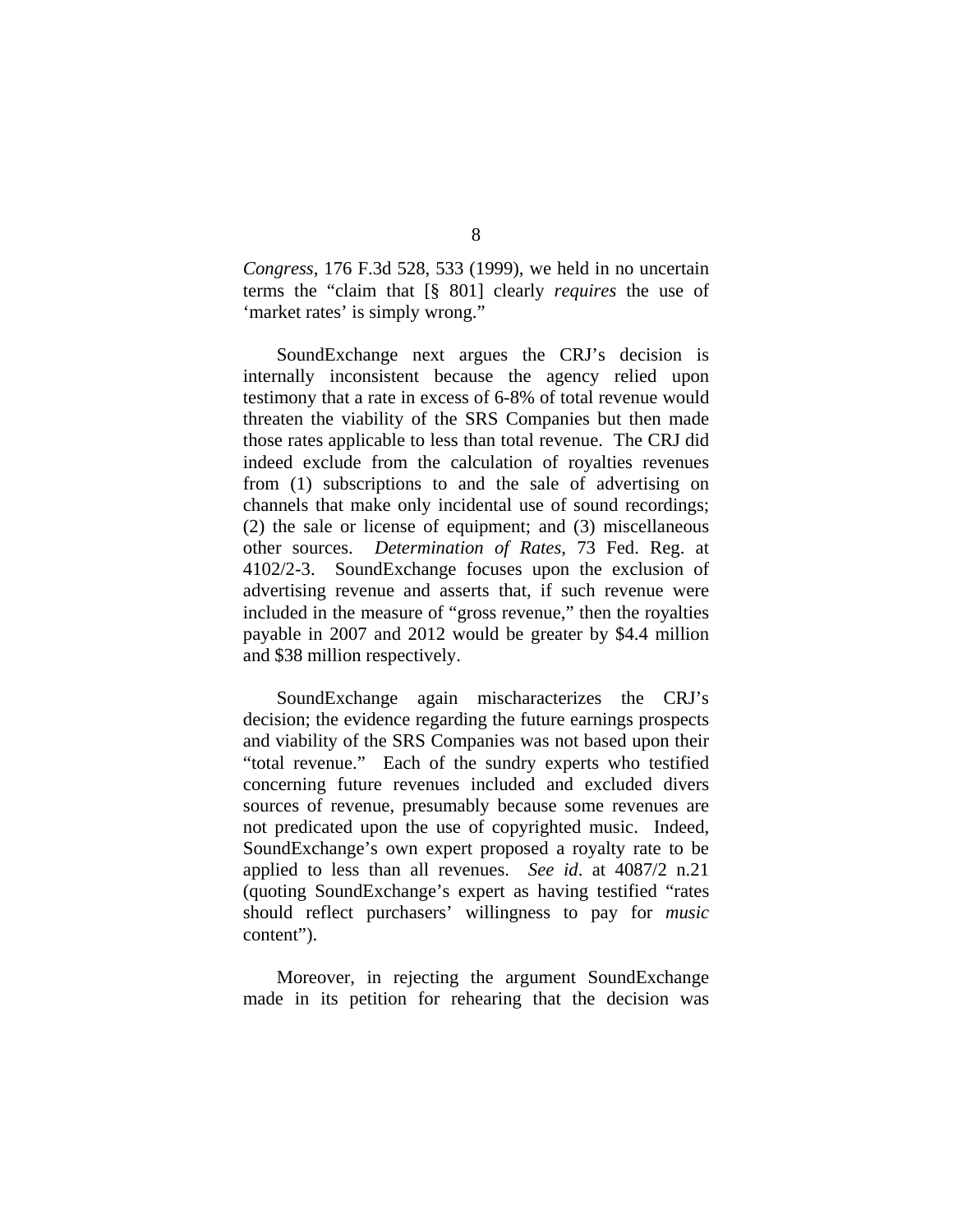inconsistent, the CRJ noted "[t]here was no credible evidence ... that any of the types of revenue excluded from gross revenues in the Initial Determination currently constitute or are projected to account for an amount of gross revenues that would significantly impact the calculation." On appeal, SoundExchange still points to "no credible evidence" in the record.

 The \$4.4 and \$38 million figures cited by SoundExchange are unreliable for two reasons. First, they were calculated by applying the royalty rates to all projected advertising revenues from 2007-2012, including advertising revenues from sources that use music incidentally if at all, *e.g.*, talk radio channels. SoundExchange never contended and the CRJ never opined that revenue from such non-music sources should be included in calculating the royalty payments. Second, the measure of gross revenues adopted by the CRJ includes advertising revenue earned by channels that do use musical recordings. Yet SoundExchange included those revenues in calculating the alleged \$4.4 and \$38 million "underpayments."

SoundExchange makes two further arguments. First, it argues the CRJ's decision to set the royalty rate below 13% out of concern for the SRS Companies' future earnings and need to make planned investments in new satellites was not supported by substantial evidence. Second, SoundExchange argues it was arbitrary and capricious for the CRJ not to have considered cost-savings from the then-pending merger between Sirius and XM. We think the CRJ's consideration of both issues was reasonable and supported by the record.

As we observed in *RIAA v. Copyright Royalty Tribunal*, we owe substantial deference to the agency's decisions under § 801 because the four objectives it must pursue point in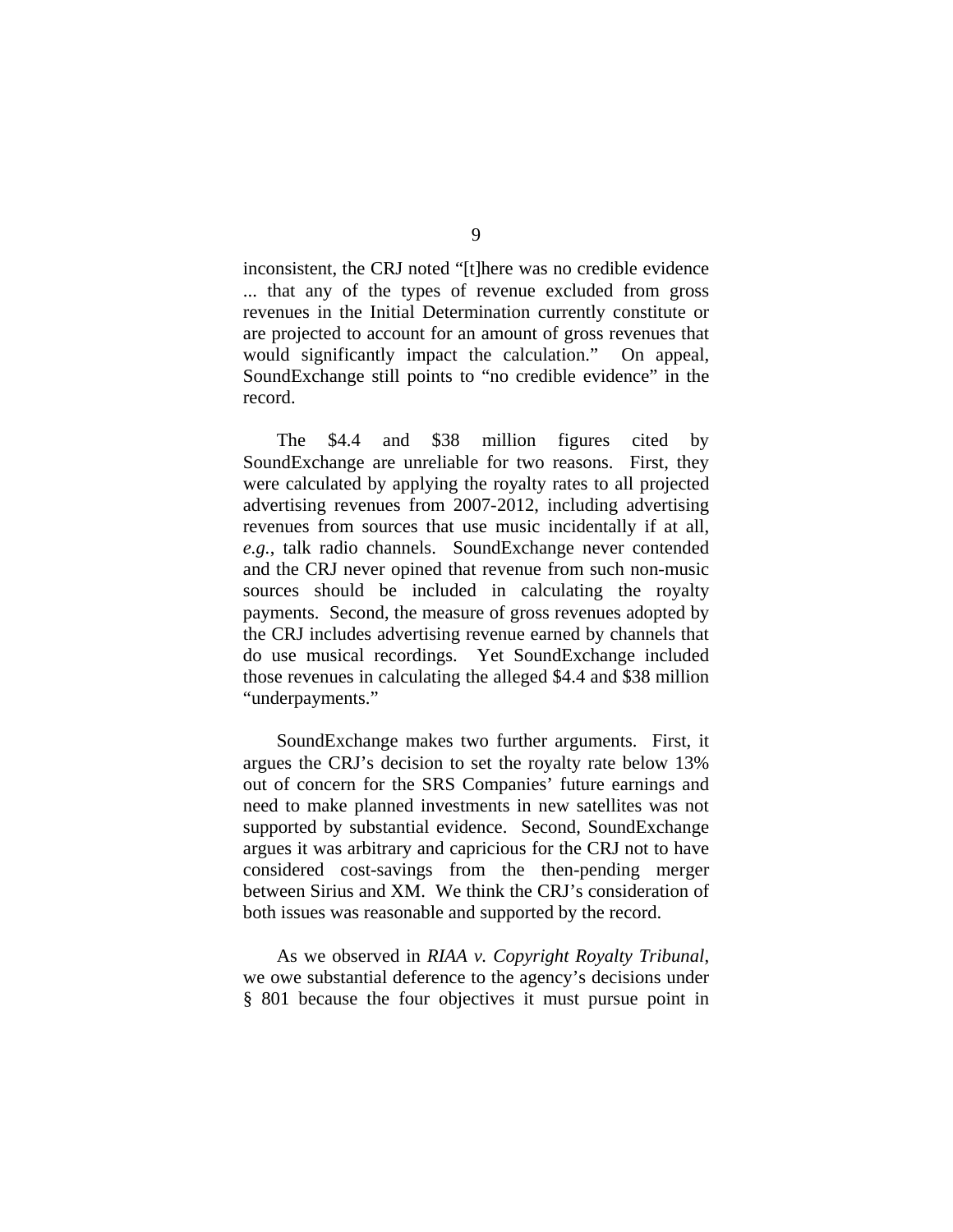different directions, requiring the agency first to predict the future course of the music industry and then to work an equitable division of projected music industry profits. 662 F.2d at 8-9. Our review of the record and of the CRJ's wellreasoned decision demonstrate both that the former provides substantial evidence in support of the latter and that the agency has not exercised its broad discretion in an arbitrary or capricious manner.

B. The § 112 Rate

 After the CRJ released its decision, the Register of Copyrights rendered her opinion that the CRJ erred in failing to set a separate rate for the § 112 license to make ephemeral copies:

> The section 112 statutory license applies to reproductions, while the section 114 statutory license applies to public performances. Moreover, the beneficiaries of the section 114 license are not identical to the beneficiaries of the section 112 license. Royalties collected under section 114 are paid to the performers and the copyright owners of the sound recordings ... whereas, the royalties collected pursuant to the section 112 license are not paid to performers. Without separate rates for both the section 114 and 112 licenses, SoundExchange is unable to allocate properly the funds it collects as the Designated Agent and fulfill ... its responsibility to distribute receipts to stakeholders.

*Review of Copyright Royalty Judges Determination*, 73 Fed. Reg. 9143, 9146 (Feb. 19, 2008)*.* As a result, the Librarian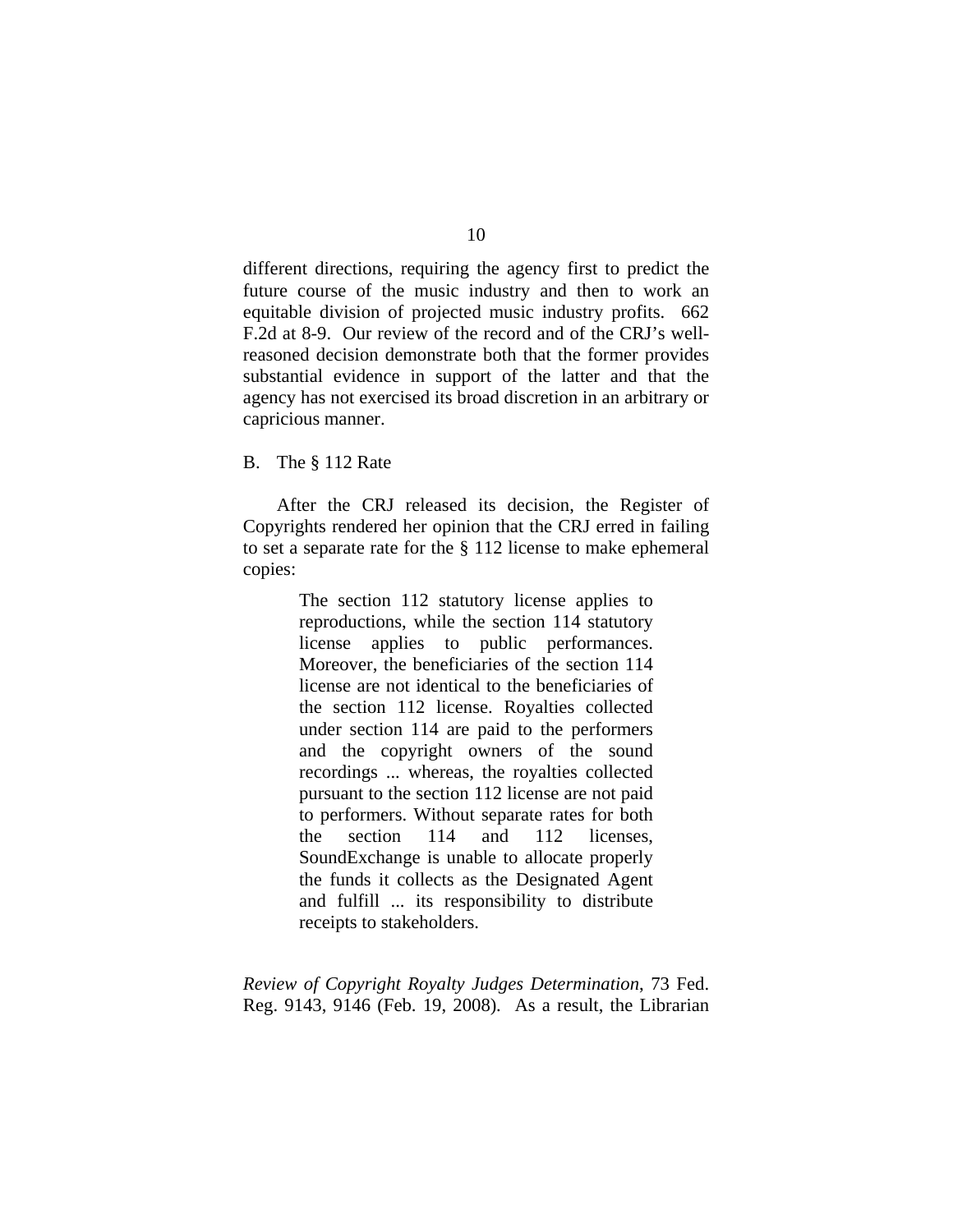concedes the CRJ erred and asks us to remand the matter to the agency to set an appropriate rate.

Pointing out that "the court may enter its own determination with respect to the amount or distribution of royalty fees," 17 U.S.C. § 803(d)(3), both SoundExchange and Sirius-XM suggest the court set the § 112 rate. SoundExchange argues, as it did before the agency, the rate should be set at "8.8% of the total royalty," *i.e.*, 8.8% of the royalty paid for the § 114 license would be attributed to the § 112 license and paid to the beneficiaries thereof. The CRJ held that, because SoundExchange failed to present any evidence on behalf of copyright owners about the value of the § 112 license, "the paucity of the record" prevented it from adopting that proposal. *Determination of Rates*, 73 Fed. Reg. at 4098/3. For its part, Sirius-XM asks us to set the § 112 rate at zero because SoundExchange has failed to demonstrate the license has any value at all.

The paucity of evidence identified by the CRJ counsels against our setting any rate. The only sensible choice, therefore, is to remand the matter to the agency to set an appropriate rate.

## III. Conclusion

 For the reasons set out above, the determination of the CRJ is affirmed with respect to the § 114 royalty rate for the use of sound recordings. The CRJ has substantial discretion to balance the four objectives in 17 U.S.C. § 801(b)(1) and SoundExchange gives us no reason to think the agency's decision was arbitrary, capricious, or not supported by substantial evidence; the CRJ was under no obligation to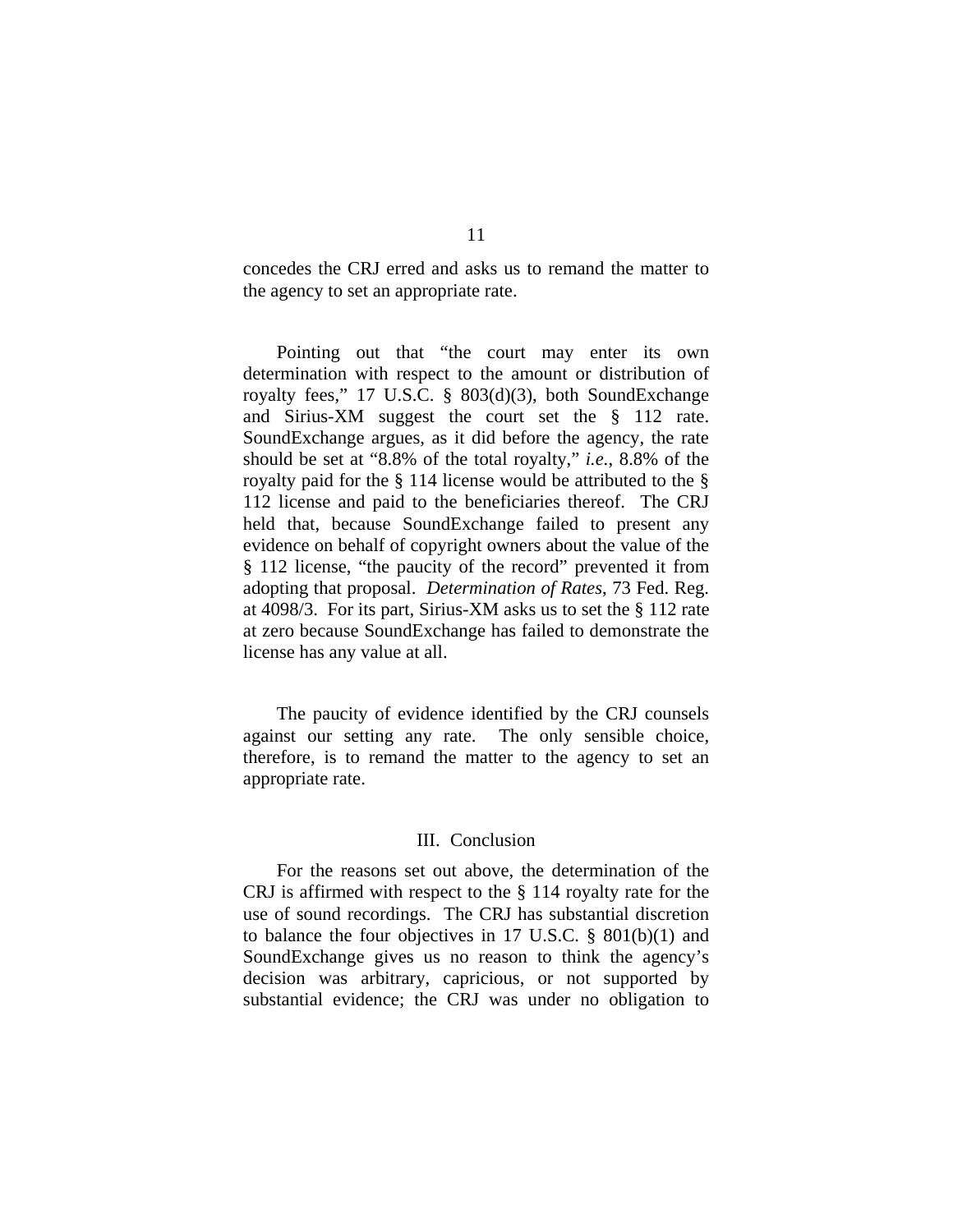choose a market-based rate and there is no convincing evidence the CRJ was inconsistent in its use of revenue measures. The determination of the CRJ is reversed with respect to the § 112 royalty rate for ephemeral copies and the matter is remanded the CRJ to set the royalty rate in the first instance.

*So ordered.*